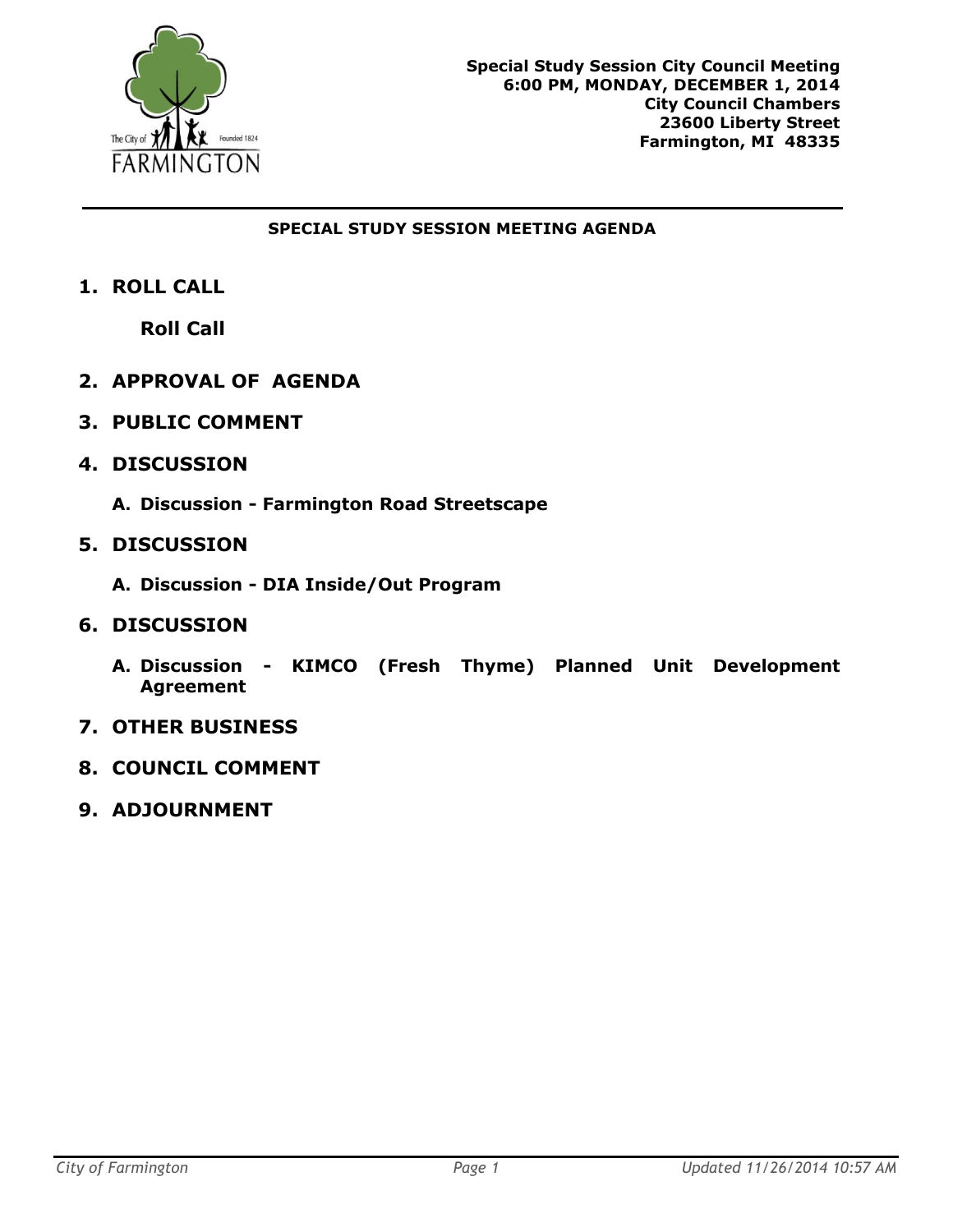# **Farmington City Council Staff Report**

## **Council Meeting Date:**  December 1, 2014

**Reference Number (ID # 1740)**

**Submitted by:** Vincent Pastue, City Manager

**Description:** Discussion - Farmington Road Streetscape

**Requested Action:**

## **Background:**

The design phase for the Farmington Road Streetscape project is approximately 80% complete which is a significant milestone in the Michigan Department of Transportation (MDOT) grant funded project. The streetscape project area begins at Grand River and proceeds south to a point past Orchard Street on the east and to Alta Loma on the west side of Farmington Road. If you recall, the DDA/City is responsible for the design and construction engineering for this grant project, MDOT will handle the bidding, contractor selection, and administration of the contract. By the end of December, City Administration is planning on submitting the design to MDOT to be scheduled for a grade inspection later this spring. Submitting the design plans to MDOT and other necessary commitments by the end of December is critical to have the project begin soon after the Founders Festival.

The following items will be presented and discussed at the study session:

- 1. Review of the current design.
- 2. Discussion regarding challenges with the various areas of the project.
- 3. Dialogue regarding the schedule to complete the design phase, bidding, and construction. The intent has been to start the project soon after Founders Festival and be substantially completed by mid-October.
- 4. Discussion regarding communications and promotions plan during the construction phase of the project.
- 5. Review of the current project budget. At the December 15 regular meeting, the City Council will have a resolution acknowledging to MDOT that the financing for the project has been secured and the City is committed to the project. OHM and landscape architect Grissim Metz are updating the projected cost for the project. The budget for this project is extremely tight.
- 6. A brief discussion that the Farmington Downtown Development Authority (DDA) will need to approve a resolution regarding maintenance of the streetscape once the project has been completed.
- 7. The City will need to identify a contact person for the project.
- 8. Assuming the City Council approves the Fresh Thyme PUD agreement, there will be a significant amount of contraction activity in the general area. We will need to discuss coordination of Kimco's work and the streetscape project.

#### **Agenda Review**

| <b>Review:</b>              |                    |
|-----------------------------|--------------------|
| <b>Vincent Pastue</b>       | Pending            |
| <b>City Manager</b>         | Pending            |
| <b>City Council Pending</b> | 12/01/2014 6:00 PM |

Updated: 11/26/2014 10:12 AM by Cheryl Poole example and the Page 1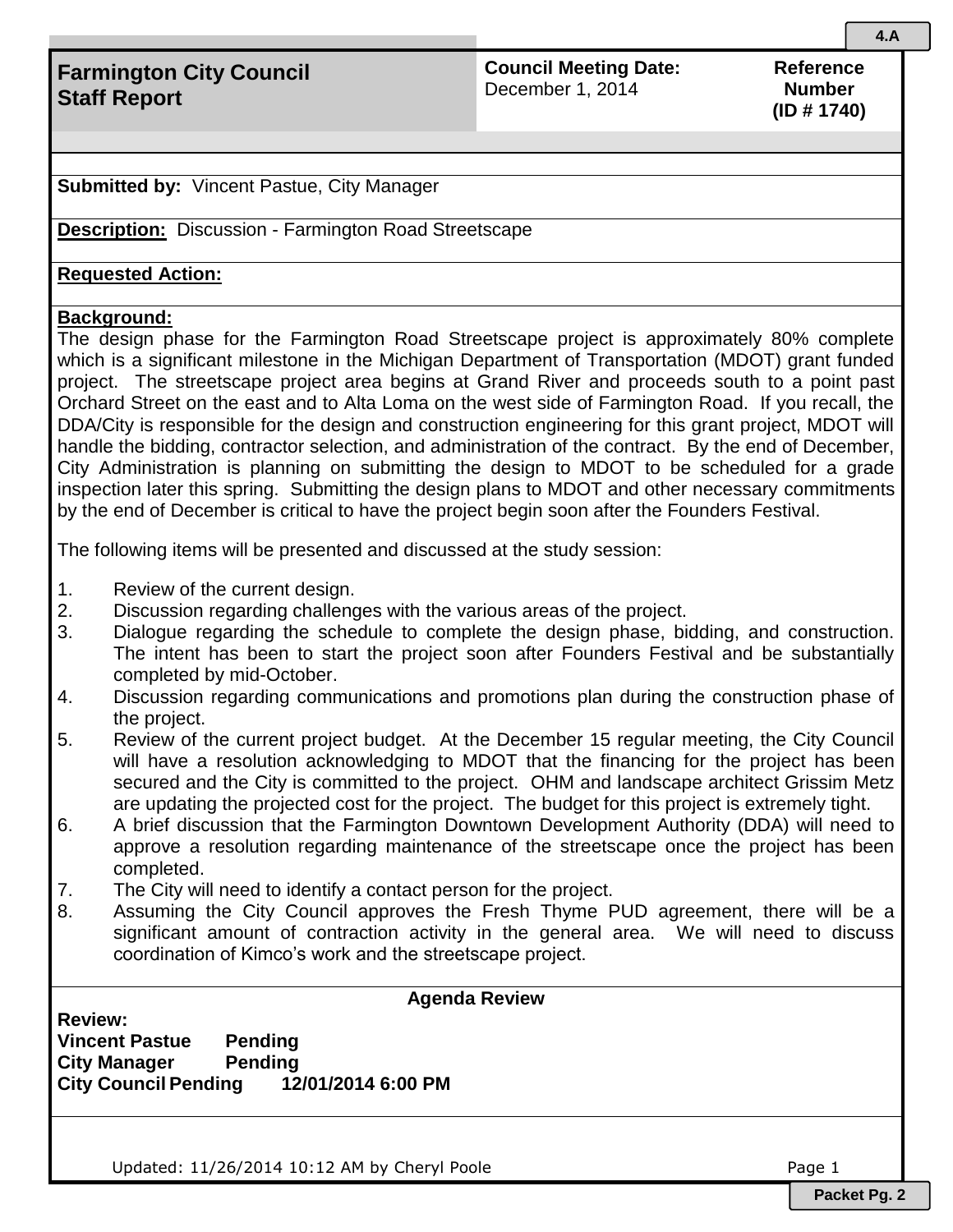Updated: 11/26/2014 10:12 AM by Cheryl Poole Page 2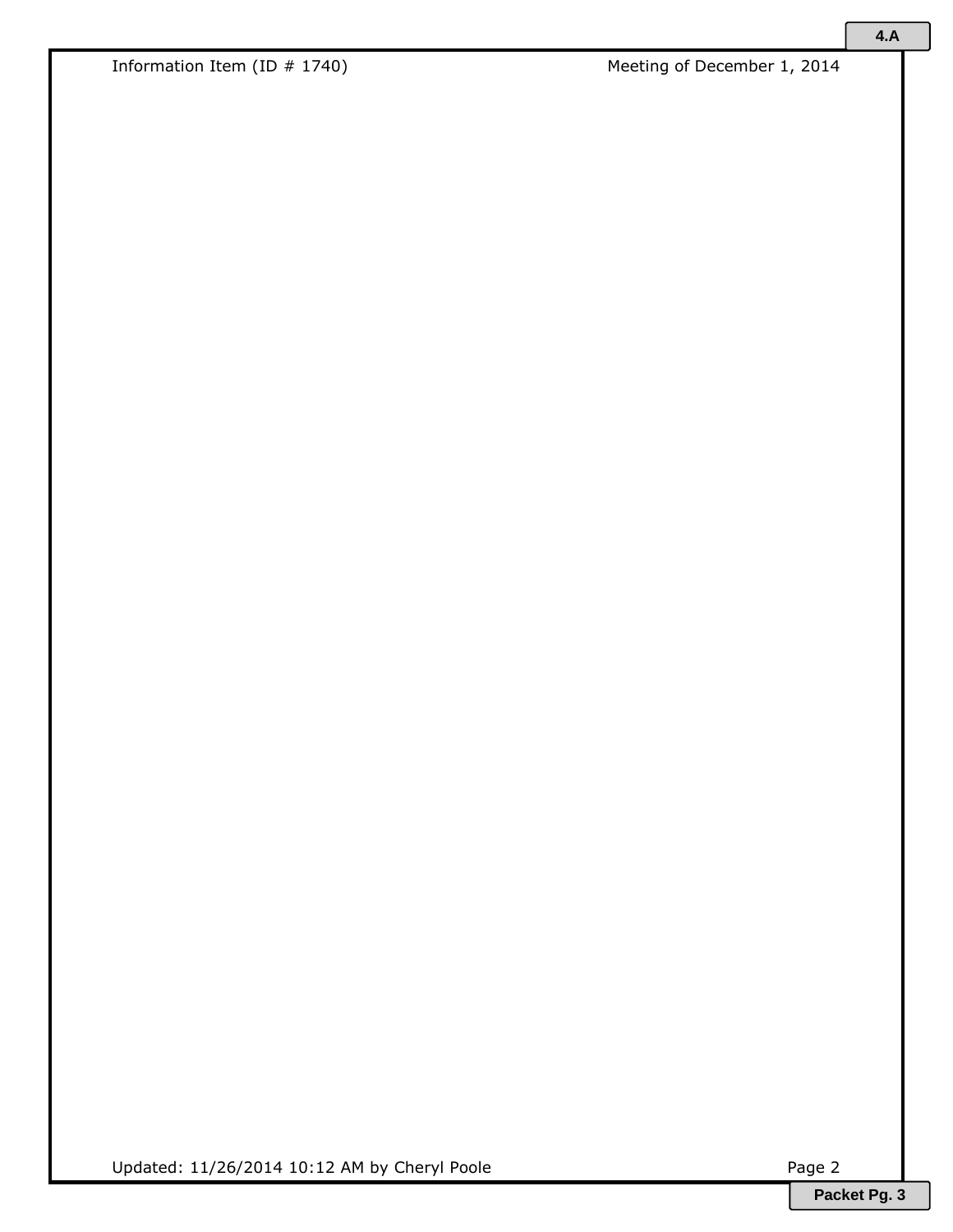# **Farmington City Council Staff Report**

## **Council Meeting Date:**  December 1, 2014

**Reference Number (ID # 1741)**

**Submitted by:** Vincent Pastue, City Manager

**Description:** Discussion - DIA Inside/Out Program

**Requested Action:**

### **Background:**

The DDA, City of Farmington, and Farmington Hills Cultural Arts were approved by the Detroit Institute of Arts to participate in their 2015 Inside/Out Program. The DDA has participated in the DIA program in the past which was well received. Annette Knowles will provide a brief explanation of the joint concept plan to the City Council.

**Agenda Review**

**Review: Vincent Pastue Pending City Manager Pending City Council Pending 12/01/2014 6:00 PM**

Updated: 11/26/2014 10:25 AM by Cheryl Poole example and the Page 1